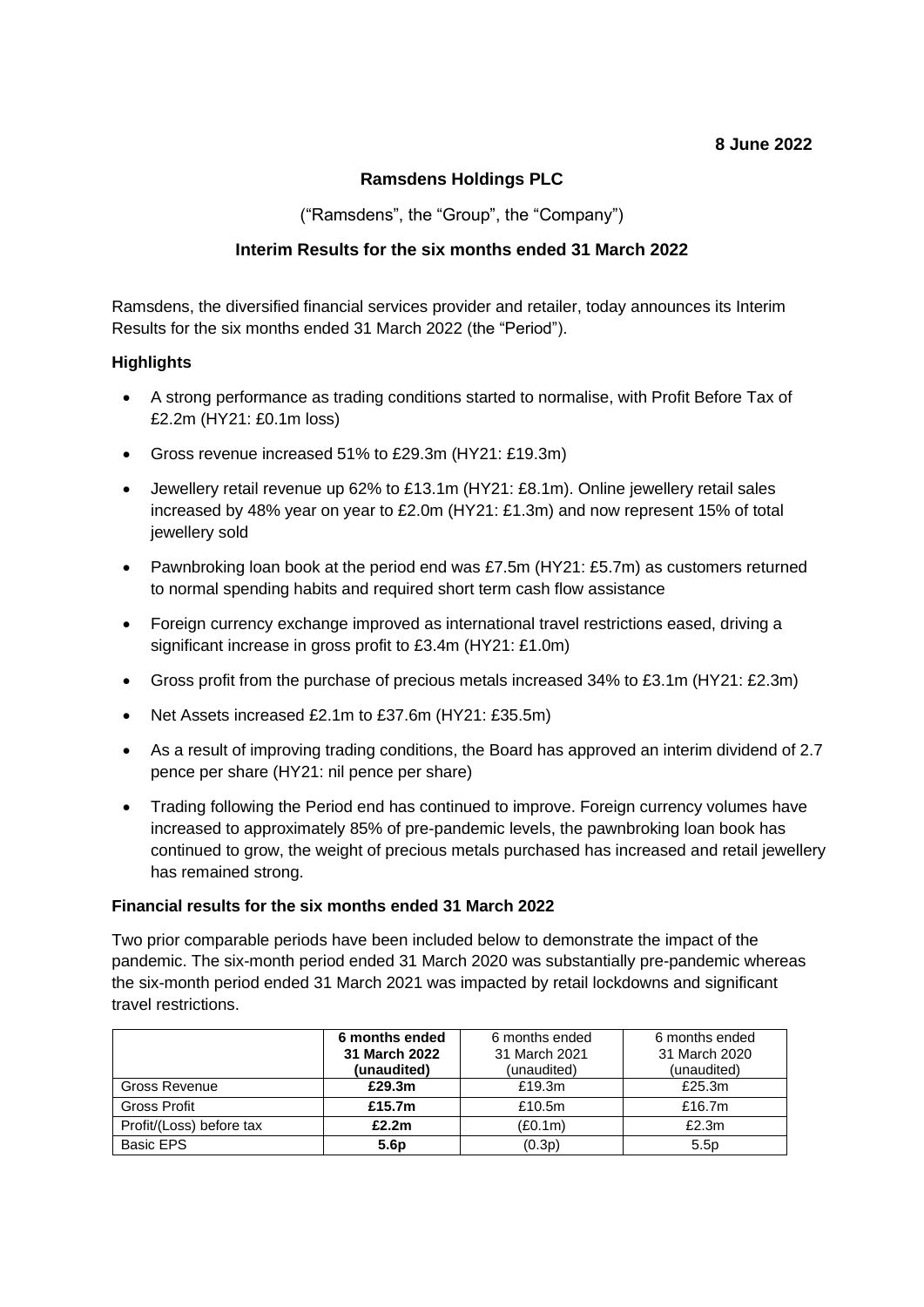#### **Peter Kenyon, Chief Executive, commented:**

*"We are pleased with the Group's very strong performance during the Period, which was characterised by significant increases in customer demand for both our jewellery proposition and our foreign currency offer as customer behaviour continued to normalise.* 

*Our growth strategy action plan remains on track and is working. Of the eight new stores planned to open this financial year, three stores were opened during the first half and have traded above expectations.* 

*We are also encouraged by the increased demand for Ramsdens' foreign currency services since the Period end. We look forward to continuing this strong momentum through the important summer period".* 

#### **ENDS**

| <b>Enquiries:</b>                                                                      |                           |
|----------------------------------------------------------------------------------------|---------------------------|
| <b>Ramsdens Holdings PLC</b><br>Peter Kenyon, CEO<br>Martin Clyburn, CFO               | Tel: +44 (0) 1642 579957  |
| Liberum Capital Limited (Nominated Adviser)<br><b>Richard Crawley</b><br>Lauren Kettle | Tel: +44 (0) 20 3100 2000 |
| <b>Hudson Sandler (Financial PR)</b><br>Alex Brennan<br>Lucy Wollam                    | Tel: +44 (0) 20 7796 4133 |

#### **About Ramsdens**

Emily Brooker

Ramsdens is a growing, diversified, financial services provider and retailer, operating in the four core business segments of foreign currency exchange, pawnbroking loans, precious metals buying and selling and retailing of second hand and new jewellery.

Ramsdens does not offer unsecured high-cost short term credit.

Headquartered in Middlesbrough, the Group operates from 156 stores within the UK (including 3 franchised stores) and has a growing online presence.

Ramsdens is fully FCA authorised for its pawnbroking and credit broking activities.

[www.ramsdensplc.com](file:///C:/Users/alex/Dropbox%20(Hudson%20Sandler)/Clients/Ramsdens/Releases/Drafts/www.ramsdensplc.com) [www.ramsdensforcash.co.uk](http://www.ramsdensforcash.co.uk/) www.ramsdensjewellery.co.uk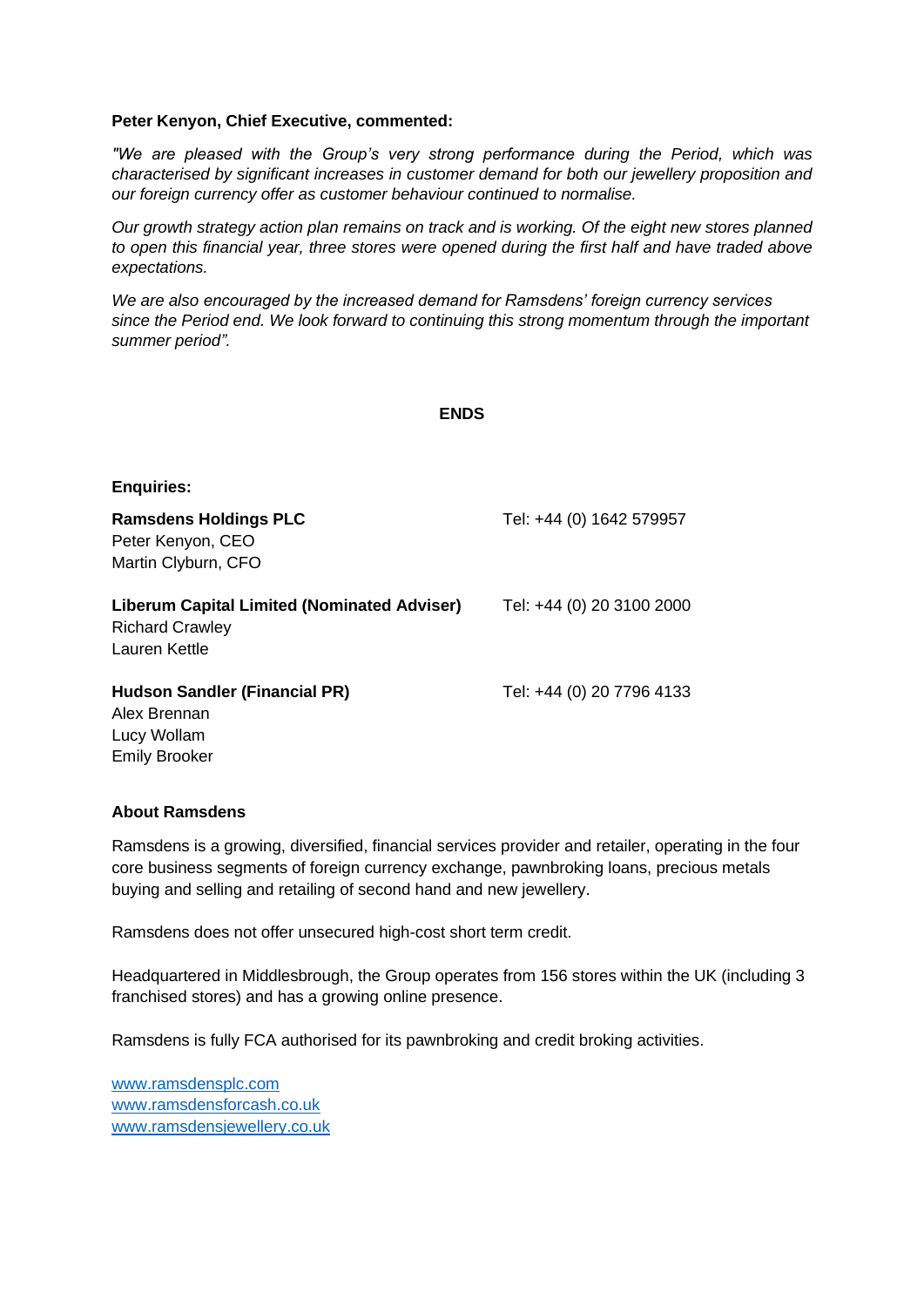### **CHIEF EXECUTIVE'S REPORT**

This interim report covers the six months ended 31 March 2022 (the "Period"), which saw consumer behaviour continuing to transition back to that seen prior to the onset of Covid-19. The prior comparative period (six months to 31 March 2021 - HY21) featured trading with a retail lockdown environment for a substantial part of the six months. With that in mind to provide additional context, this segmental analysis also presents figures for HY20 (the six months to 31 March 2020), which saw the majority of trading take place prior to the onset of Covid-19.

The Group has delivered a profitable performance, supported by the marked uptick in demand for foreign currency as international travel restrictions eased and consumers became increasingly comfortable with travelling abroad.

We are pleased with the Group's performance and look forward to building on this through the remainder of the year.

### **FINANCIAL REVIEW**

The Group reported a Profit Before Tax of £2.2m (HY21: loss of £0.1m). Gross revenue increased by 51% to £29.3m (HY21: £19.3m) as trading activity increased in line with the easing of Covid-19 restrictions.

Administration expenses increased by 27% to £13.3m (HY21: £10.4m) as stores returned to standard opening hours and variable costs increased in line with this higher level of trading. The cessation of Government furlough support and reduction in business rates support increased costs by c.£1.2m.

The Group's balance sheet remains strong, with net assets of £37.6m (HY21: £35.5m). The Group's main assets are cash (including foreign currency), pawnbroking loans secured on gold jewellery and watches, and retail jewellery stock. The reduction in net cash at 31 March 2022 to £9.3m (HY21 £15.0m) was due to the Group investing heavily in its jewellery stock and the rebuilding of the pawnbroking loan book.

Capital expenditure in the Period totalled £0.8m (HY21: £0.9m) including the cost of opening two new stores and relocating one store. In addition, the Group invested £0.9m acquiring a jewellery and pawnbroking business based in Boscombe.

The Group has the benefit of a £10.0m revolving credit facility which expires in March 2024 and had drawn £1.5m of this facility at the end of the Period to support currency stock increases.

The Board is pleased to announce an interim dividend of 2.7 pence per share (HY21: nil pence per share). The dividend will be payable on 30 September 2022 to those shareholders on the register on 2 September 2022. The ex-dividend date will be 1 September 2022.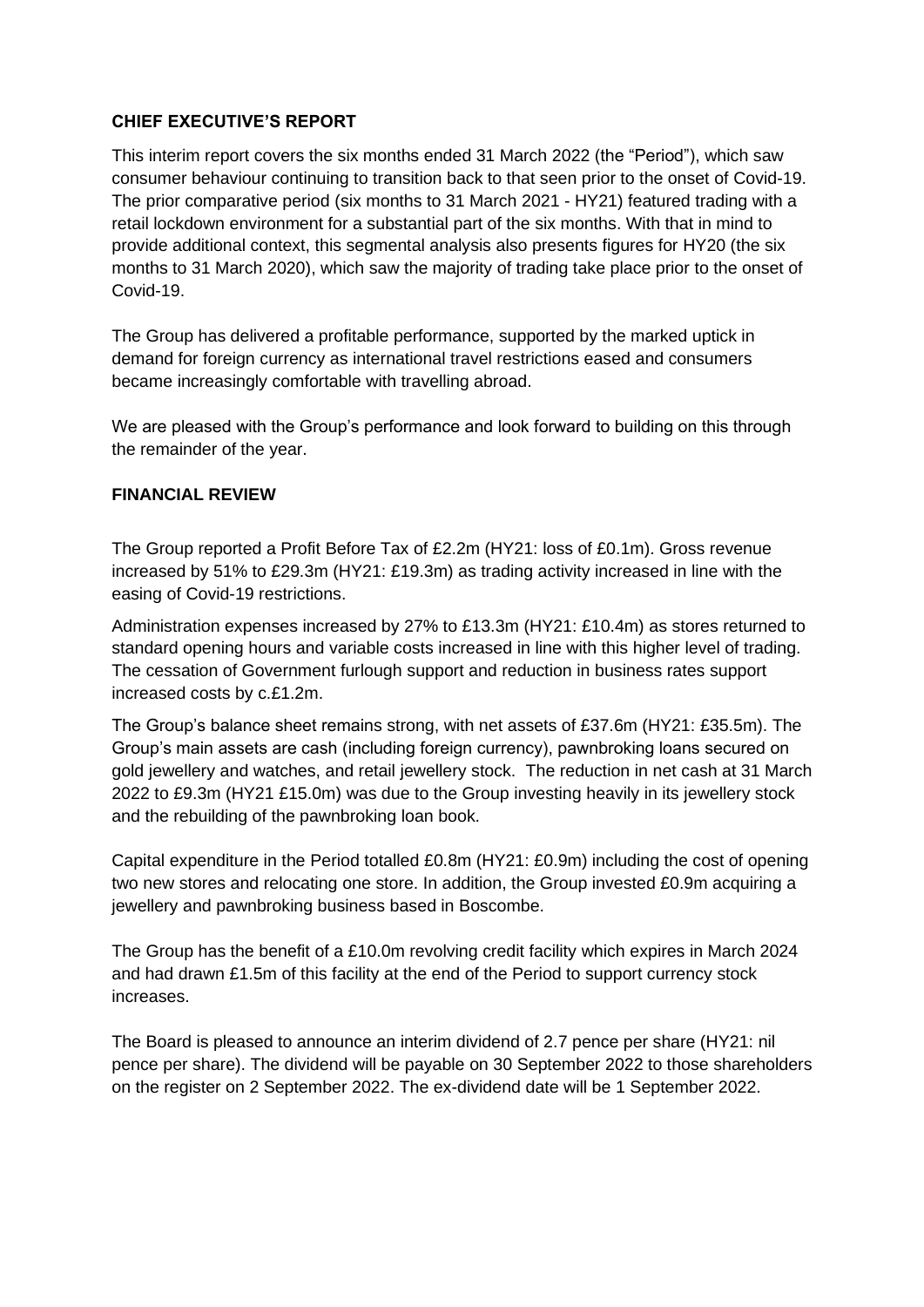### **REVIEW**

### *Foreign Currency Exchange*

The foreign currency exchange (FX) segment primarily comprises the sale and purchase of foreign currency notes to holidaymakers.

|                                      | <b>HY22</b> | <b>HY21</b> | YOY  | <b>HY20</b> |
|--------------------------------------|-------------|-------------|------|-------------|
| Total currency exchanged             | £94m        | £20m        | 372% | £181m       |
| Gross profit                         | £3.4ml      | £1.0m       | 236% | £4.7m       |
| Online C&C orders                    | £10.0ml     | £1.6m       | 547% | £18.5m      |
| % of online FX                       | 11%         | 8%          |      | 10%         |
| Segment as a % of total gross profit | 22%         | 10%         |      | 28%         |

The easing of travel restrictions in the UK and abroad has increased confidence and encouraged more people to travel. As a result, the demand for foreign currency has increased despite the Omicron variant of Covid-19 impacting travel in Q1.

By the end of the Period, daily foreign currency exchange volumes had increased to approximately 60% of pre-pandemic levels. In addition, we continue to be able to manage our margin to minimise the impact to profitability of the lower volumes.

As we look forward, the income from this service is anticipated to grow in line with the continued growth of international travel. We strongly believe that customers' desire to travel abroad remains high.

### *Pawnbroking*

Pawnbroking is a small subset of the consumer credit market in the UK and a simple form of asset-backed lending that dates back to the foundations of banking. In a pawnbroking transaction an item of value, known as a pledge (in Ramsdens' case this is jewellery and watches) is held by the pawnbroker as security against a six-month loan. Customers pay interest on this loan, repay the capital sum borrowed and recover their pledged item. If a customer defaults on the loan, the pawnbroker sells the pledged item to repay the amount owed and returns any surplus funds to the customer. Pawnbroking is regulated by the FCA in the UK and Ramsdens is fully FCA authorised.

| 000's               | <b>HY22</b> | <b>HY21</b> | ΥΟΥ   | <b>HY20</b> |
|---------------------|-------------|-------------|-------|-------------|
| <b>Gross profit</b> | £3,694      | £3,480      | 6%    | £4,706      |
| Total loan book     | £7,506      | £5,749      | 31%   | £7,747      |
| Past Due            | £567        | £893        | (37%) | £1,115      |
| In date loan book   | £6,939      | £4,856      | 43%   | £6,632      |
| Percentage of GP    | 23%         | 33%         |       | 28%         |

The pawnbroking loan book grew in line with expectations during the Period.

The loan to value on plain gold was approximately two thirds of the gold price at the period end. The average loan value at 31 March 2022 was £286 (31 March 2021: £265).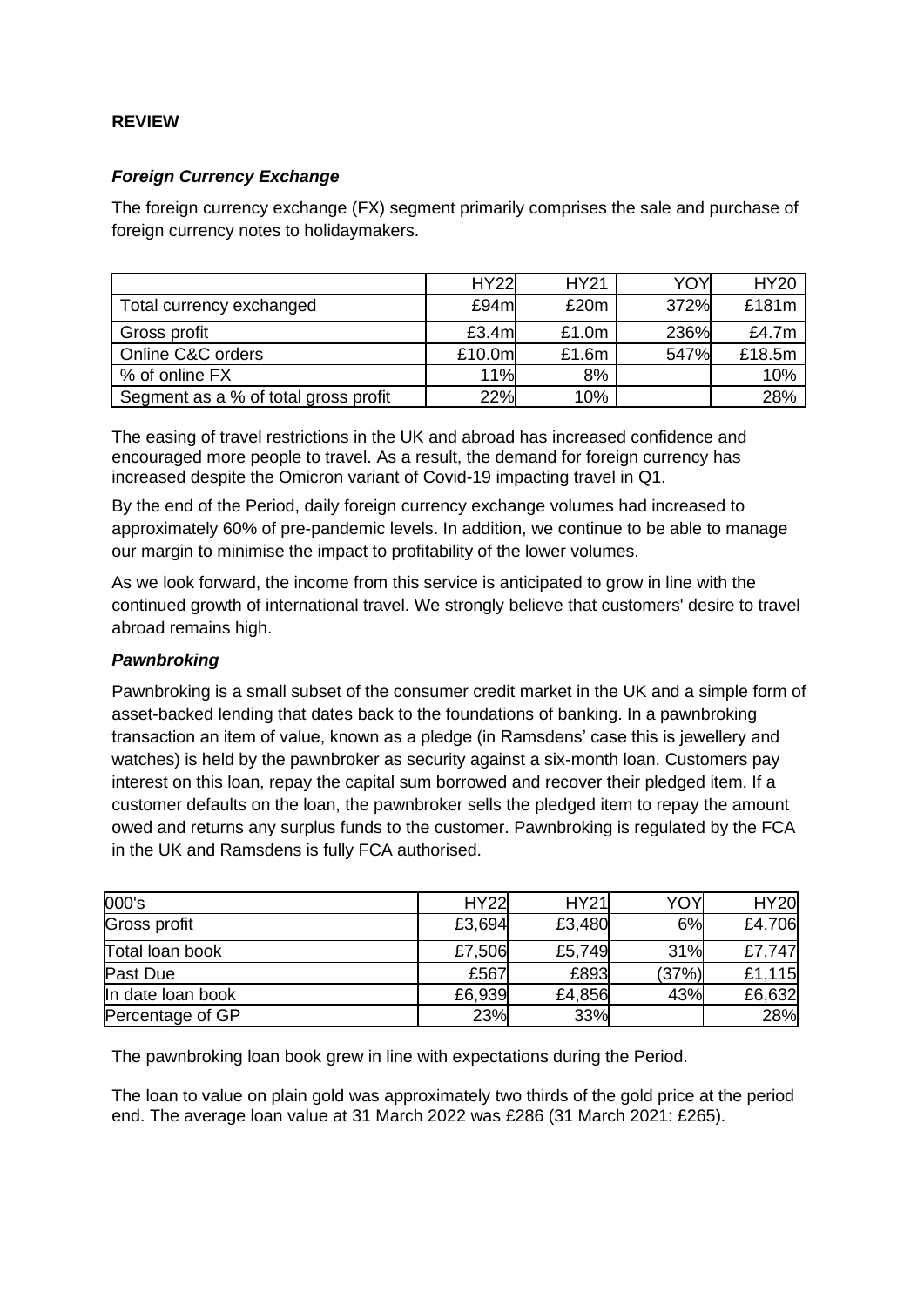With restrictions in the availability of other forms of credit, and the squeeze on household incomes, we believe that the ease and simplicity of pawnbroking will lead to further loan book growth in the coming year.

### *Jewellery Retail*

The Group retails new and second-hand jewellery to customers both in store and online. The Board continues to believe there is further growth potential for Ramsdens in this segment which can be achieved by leveraging the Group's store estate and e-commerce operations, by cross-selling to existing customers and through acquiring new customers.

Retailing of new jewellery products complements the Group's second-hand offering, giving customers greater choice in both breadth of products and price. In addition, the Group continues to build its reputation for the sale of premium second-hand watches.

| 000's                  | <b>HY22</b> | <b>HY21</b> | YO۱ | <b>HY20</b> |
|------------------------|-------------|-------------|-----|-------------|
| Revenue                | £13,085     | £8,074      | 62% | £7,054      |
| <b>Gross Profit</b>    | £4,923      | £3,168      | 55% | £3,113      |
| Margin %               | 38%         | 39%         |     | 44%         |
| Jewellery retail stock | £20,070     | £10,810     |     | £8,919      |
| Online sales           | £1,963      | £1,323      | 48% | £654        |
| % of sales online      | 15%         | 16%         |     | 9%          |
| Percentage of GP       | 31%         | 30%         |     | 19%         |

The retail segment achieved significant growth due to the Group's continued investment during the Period. We invested in the presentation of our jewellery with improved in-store concept design window displays which have resulted in a wider, clearer choice for our customers and greater stock levels all supported by improvements in our stock replenishment systems.

The investment in our e-commerce activities continued to deliver improved results during the Period, increasing retail revenue by 48% to £2.0m (HY21: £1.3m). Online jewellery sales now account for 15% (HY20: 9%) of the Group's total retail sales. Further improvements to the customer journey and how we promote and market the website [\(www.ramsdensjewellery.co.uk\)](http://www.ramsdensjewellery.co.uk/) are in the planning and early implementation stages. The ecommerce department is managed as a separate business unit and is profitable.

Watch sales grew 176% year on year. Watch sales attract new customers to the Group and this product offering has received significant investment in stock, presentation and staffing levels during the Period, which benefits buying, lending and retailing.

As we look forward, despite the anticipated macro challenges that higher inflation and rising interest rates will bring, we believe there is an ongoing opportunity for improving and growing our jewellery retail business.

### *Purchases of Precious Metals*

Through this service, Ramsdens buys unwanted jewellery, gold and other precious metals from customers for cash. Typically, a customer brings unwanted jewellery into a Ramsdens store and a price is agreed with the customer depending upon the retail potential, weight or carat of the jewellery. The Group has second-hand dealer licences and other permissions and adheres to the approved "gold standard" for buying precious metals.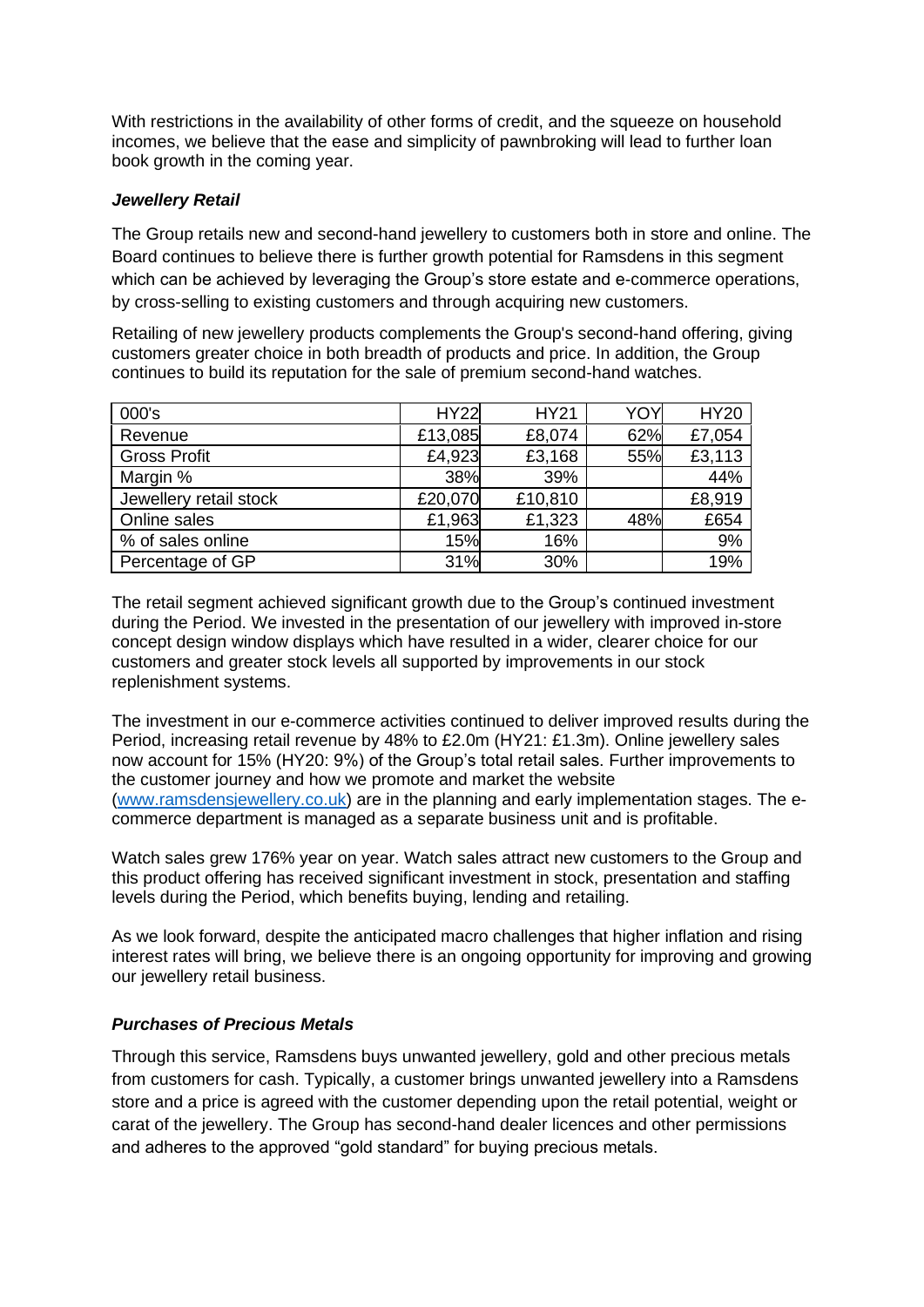Once jewellery has been bought from the customer, the Group's dedicated jewellery department decides whether or not to retail the item through the store network or online. Income derived from jewellery, which is purchased and then retailed, is reflected in jewellery retail income and profits. The residual items are smelted and sold to a bullion dealer for their intrinsic value and the proceeds are reflected in the accounts as precious metals buying income.

| 000's                   | <b>HY22</b> | <b>HY21</b> | <b>YOY</b> | <b>HY20</b> |
|-------------------------|-------------|-------------|------------|-------------|
| Revenue                 | £7.779      | £5,623      | 38%        | £7,499      |
| <b>Gross Profit</b>     | £3,112      | £2,330      | 34%        | £3,214      |
| Average gold price in £ | £16.44      | £16.45      |            | £14.41      |
| Percentage of GP        | 20%         | 22%         |            | 19%         |

As customer behaviour and spending patterns have normalised, more people have sold their unwanted jewellery. As the Group's foreign currency volumes have improved, so too has the opportunity to cross sell this service, leading to improved gold buying volumes during the Period.

The Sterling gold price has remained high as a result of the Ukraine / Russia war and the strength of the US dollar. This is also encouraging more customers to sell unwanted jewellery as the selling price is more favourable.

In the short to medium term, we expect the gold price to remain high and as a result to benefit this area of the business.

### *Other services*

In addition to the four core business segments, the Group also provides additional services in cheque cashing, Western Union money transfer, credit broking and receives franchise fees.

| 000's               | <b>HY22</b> | HY21 | YOY | <b>HY20</b> |
|---------------------|-------------|------|-----|-------------|
| Revenue             | £557        | £540 | 3%  | £1,029      |
| <b>Gross Profit</b> | £557        | £540 | 3%  | £937        |
| Percentage of GP    | 4%          | 5%   |     | 6%          |

This remains a steady source of income to the Group.

### **OPERATIONAL REVIEW**

Our retail estate continues to be actively managed. Lease renewals have generally resulted in rent reductions, greater flexibility or sometimes both. On occasion it has been necessary to relocate to take advantage of lower rents in a much better footfall location. Our store in Carlisle was relocated in the Period, with two further stores, in Newcastle and Durham, relocated in May. A further four stores are in the legal and planning process for relocating later in 2022.

During the Period, new stores were opened in Chatham and Glasgow and a new store was acquired in Boscombe. We anticipate opening five new stores in the second half of the financial year and have a healthy pipeline of targeted new stores for FY23 and beyond.

The Group has, like other businesses, experienced staffing challenges with higher-thannormal staff turnover and challenges in recruitment. The Ramsdens team is happy and engaged, as evidenced by our staff survey results, but the impact of Covid-19 has caused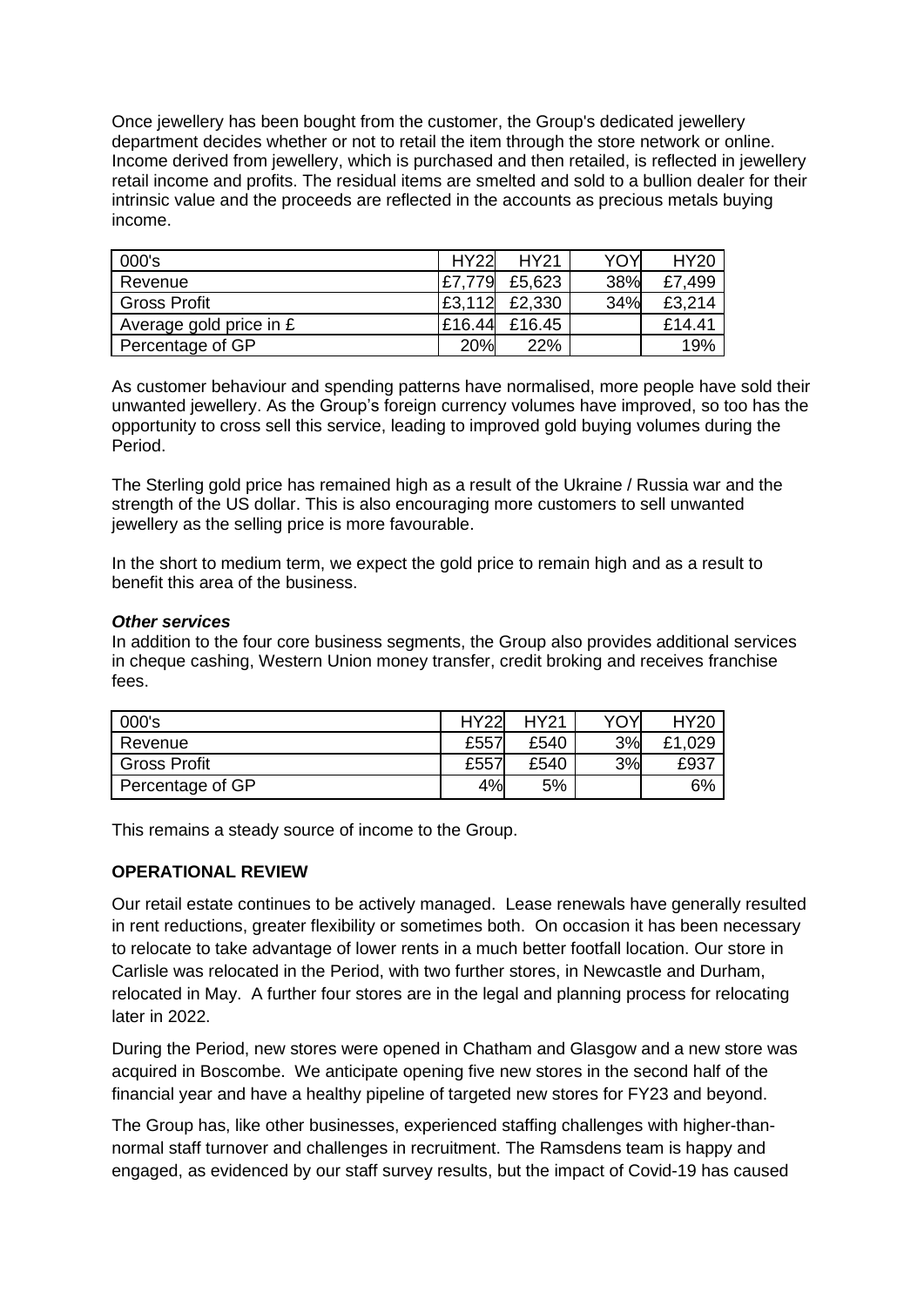many to review their lifestyle choices. While Ramsdens' head office staff have greater flexibility in their working arrangements, high street retail presents challenges in this regard, with relatively fixed opening hours and a need to be in-store. We have awarded significant pay rises to reward loyal staff and to retain Ramsdens' position as an attractive place to come and work.

I would like to take this opportunity to thank each and every staff member for their dedication, commitment, willingness to strive for continuous improvement, and their steadfast focus on delivering fantastic service to our customers every day.

### **OUTLOOK**

We believe that FY22 is a transitional year, with an expected return to substantially normal trading conditions by the end of the financial year, albeit against a trading environment that is experiencing a number of wider global macroeconomic events. Despite these challenges, the Board is confident in the Group's ability to withstand the inflationary impact to the cost base and anticipates delivering growth across all of the Group's income streams over the medium term.

The Board is confident that Ramsdens is well-placed to continue to grow and deliver our strategy to create value for all stakeholders.

**Peter Kenyon Chief Executive Officer**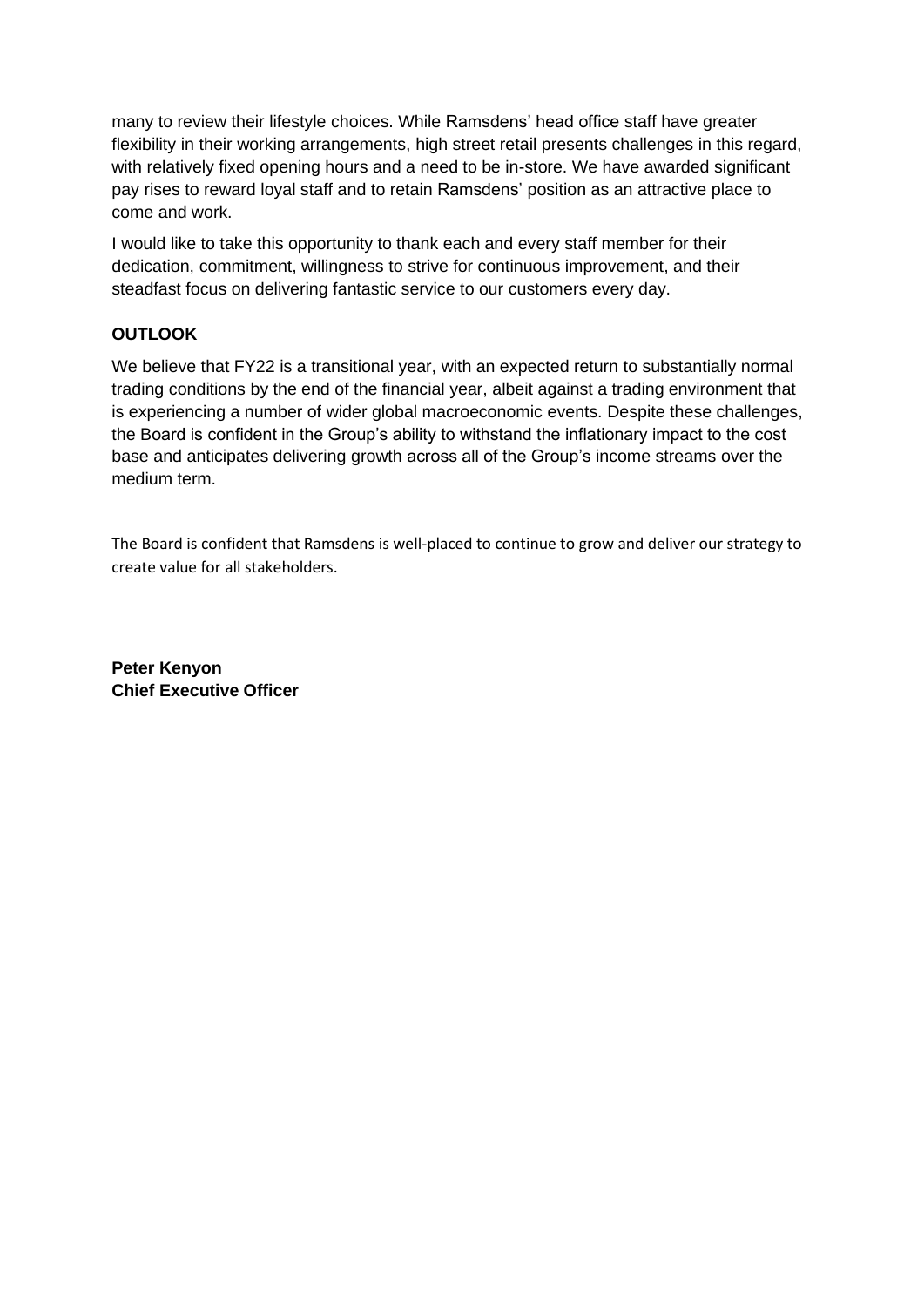### **Interim Condensed Financial Statements**

## **Unaudited condensed consolidated statement of comprehensive income**

### **For the six months ended 31 March 2022**

|                                                    | 6 months       |                                      | 6 months                                        | 12 months                              |
|----------------------------------------------------|----------------|--------------------------------------|-------------------------------------------------|----------------------------------------|
|                                                    |                | <b>Ended</b>                         | ended                                           | ended                                  |
|                                                    |                | 31 March<br>2022<br><b>Unaudited</b> | 31 March<br>2021 (restated)<br><b>Unaudited</b> | 30 September<br>2021<br><b>Audited</b> |
|                                                    | Note           | £'000                                | £'000                                           | £'000                                  |
|                                                    |                |                                      |                                                 |                                        |
|                                                    |                |                                      |                                                 |                                        |
| Revenue                                            | $\overline{2}$ | 29,265                               | 19,326                                          | 40,677                                 |
| Cost of sales                                      |                | (13, 532)                            | (8, 781)                                        | (18, 415)                              |
| <b>Gross profit</b>                                | $\mathbf 2$    | 15,733                               | 10,545                                          | 22,262                                 |
|                                                    |                |                                      |                                                 |                                        |
| Other income                                       |                |                                      |                                                 | 284                                    |
| Administrative expenses                            |                | (13, 287)                            | (10, 446)                                       | (21, 510)                              |
| <b>Operating profit</b>                            |                | 2,446                                | 99                                              | 1,036                                  |
| Finance costs                                      | 3              | (230)                                | (232)                                           | (472)                                  |
| Profit / (loss) before tax                         |                | 2,216                                | (133)                                           | 564                                    |
|                                                    |                |                                      |                                                 |                                        |
| Income tax expense                                 |                | (465)                                | 29                                              | (198)                                  |
| Total comprehensive income / (loss) for the period |                | 1,751                                | (104)                                           | 366                                    |
|                                                    |                |                                      |                                                 |                                        |
| Basic earnings per share in pence                  | 4              | 5.6                                  | (0.3)                                           | 1.2                                    |
| Diluted earnings per share in pence                | 4              | 5.6                                  | (0.3)                                           | 1.2                                    |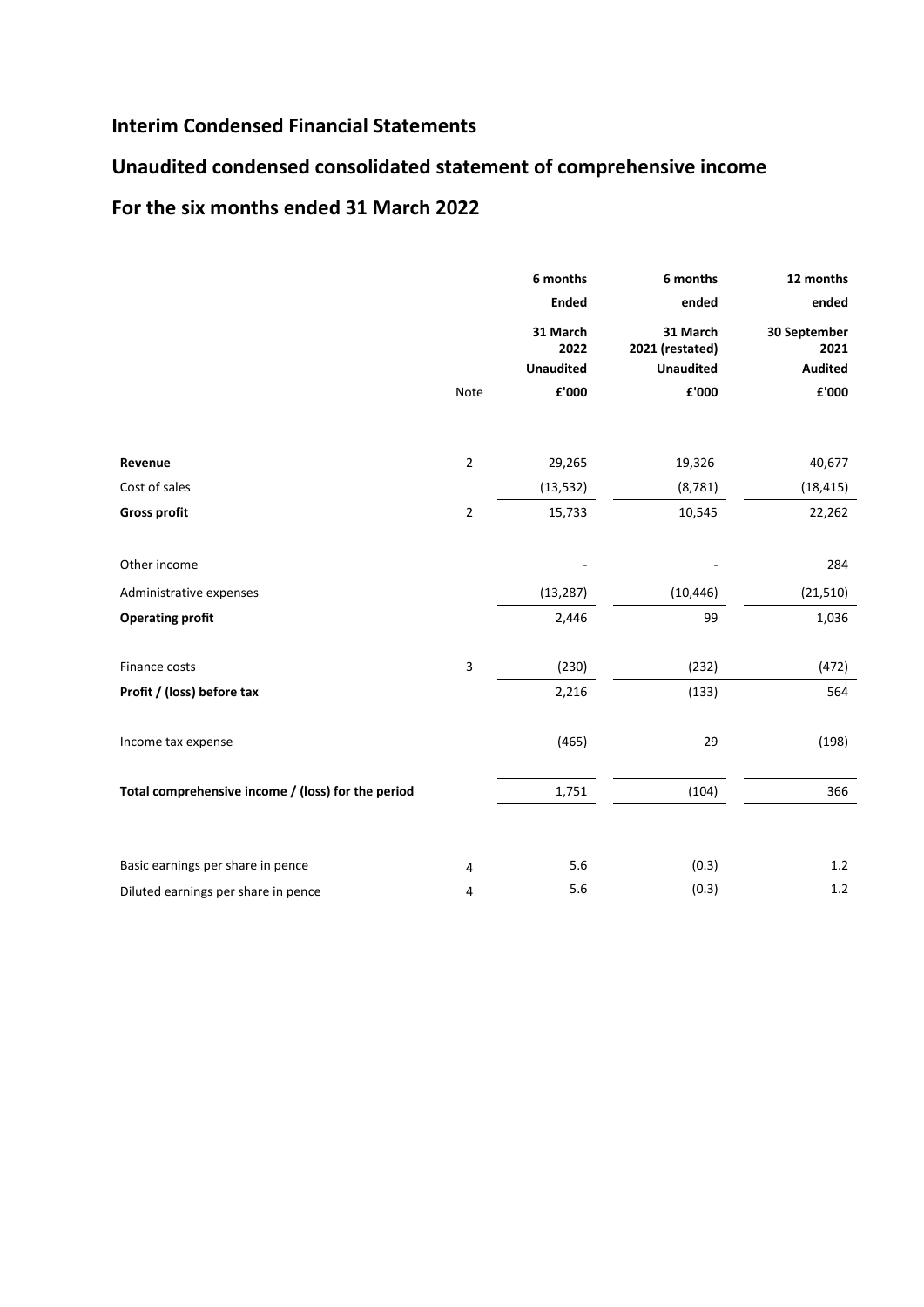## **Unaudited condensed consolidated statement of changes in equity**

### **For the six months ended 31 March 2022**

|                                           | 6 months<br>ended<br>31 March<br>2022<br><b>Unaudited</b><br>£'000 | 6 months<br>ended<br>31 March<br>2021<br><b>Unaudited</b><br>£'000 | 12 months<br>ended<br>30 September<br>2021<br><b>Audited</b><br>£'000 |
|-------------------------------------------|--------------------------------------------------------------------|--------------------------------------------------------------------|-----------------------------------------------------------------------|
| Opening total equity                      | 36,143                                                             | 35,555                                                             | 35,555                                                                |
| Total comprehensive income for the period | 1,751                                                              | (104)                                                              | 366                                                                   |
| Transactions with shareholders:           |                                                                    |                                                                    |                                                                       |
| Share capital issued                      | 2                                                                  | 6                                                                  | 6                                                                     |
| Dividends paid                            | (377)                                                              |                                                                    |                                                                       |
| Share based payments                      | 155                                                                | 103                                                                | 254                                                                   |
| Deferred tax on share based payments      | (51)                                                               | (42)                                                               | (38)                                                                  |
| Total transactions with shareholders      | (271)                                                              | 67                                                                 | 222                                                                   |
| Closing total equity                      | 37,623                                                             | 35,518                                                             | 36,143                                                                |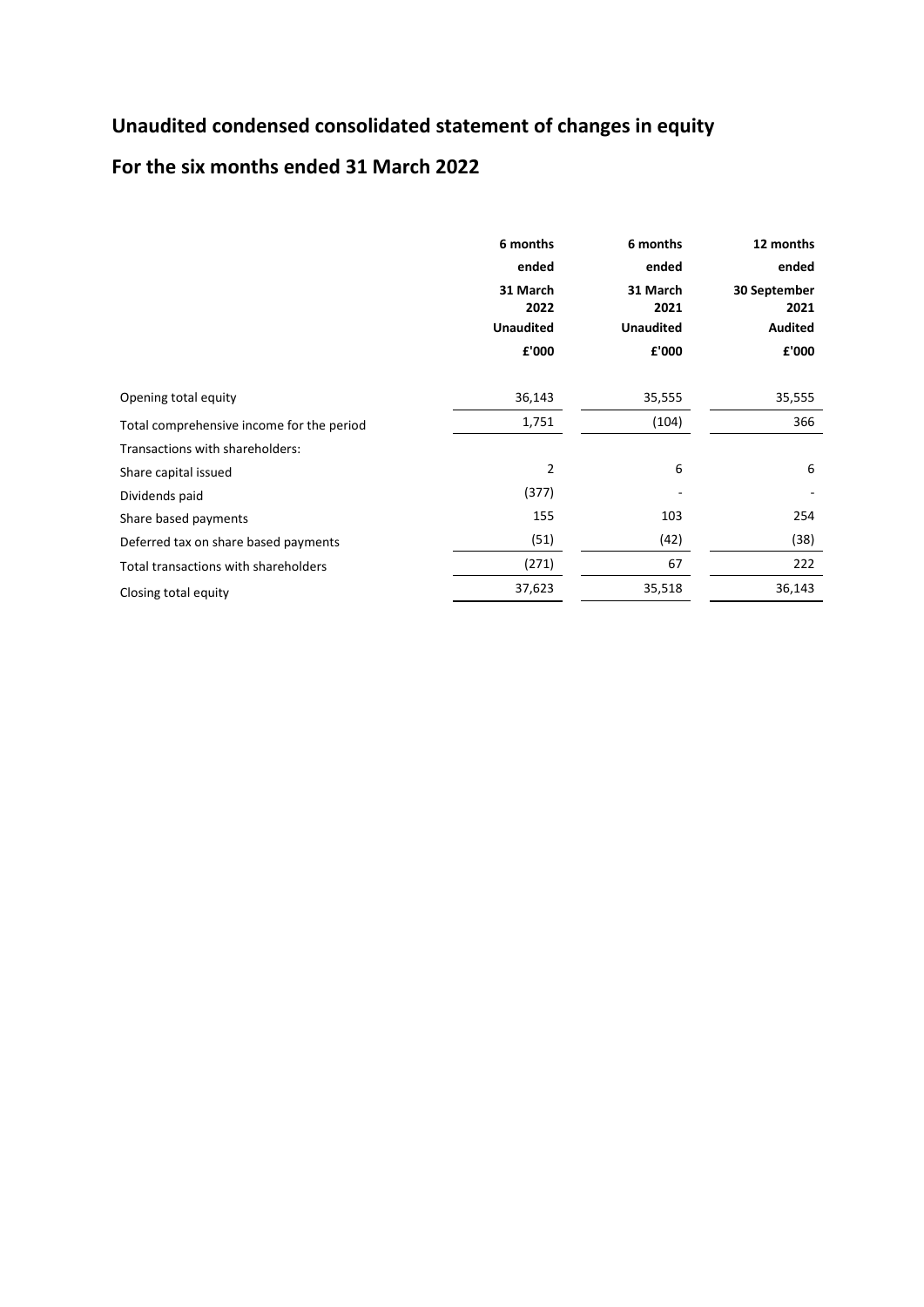# **Unaudited condensed consolidated statement of financial position At 31 March 2022**

|                                       | 6 months         | 6 months         | 12 months      |
|---------------------------------------|------------------|------------------|----------------|
|                                       | ended            | ended            | ended          |
|                                       | 31 March         | 31 March         | 30 September   |
|                                       | 2022             | 2021 (restated)  | 2021           |
|                                       | <b>Unaudited</b> | <b>Unaudited</b> | <b>Audited</b> |
|                                       | £'000<br>Note    | £'000            | £'000          |
| <b>Assets</b>                         |                  |                  |                |
| <b>Non-current assets</b>             |                  |                  |                |
| Property, plant and equipment         | 5,343            | 5,207            | 5,195          |
| Intangible assets                     | 850              | 807              | 714            |
| Investments                           |                  |                  |                |
| Right-of-use assets                   | 9,055            | 8,286            | 8,164          |
| Deferred tax assets                   |                  | 76               | 80             |
|                                       | 15,248           | 14,376           | 14,153         |
| <b>Current Assets</b>                 |                  |                  |                |
| Inventories                           | 21,279           | 11,576           | 15,151         |
| Trade and other receivables           | 11,853           | 9,797            | 10,379         |
| Cash and short term deposits          | 10,718           | 14,996           | 13,032         |
|                                       | 43,850           | 36,369           | 38,562         |
| <b>Total assets</b>                   | 59,098           | 50,745           | 52,715         |
|                                       |                  |                  |                |
| <b>Current liabilities</b>            |                  |                  |                |
| Trade and other payables              | 9,885            | 6,169            | 7,673          |
| Lease liability                       | 2,206            | 1,745            | 2,159          |
| Interest bearing loans and borrowings | 1,423            |                  |                |
| Income tax payable                    | 403              | 70               | 61             |
|                                       | 13,917           | 7,984            | 9,893          |
| Net current assets                    | 29,933           | 28,385           | 28,669         |
|                                       |                  |                  |                |
| <b>Non-current liabilities</b>        |                  |                  |                |
| Lease liability                       | 7,313            | 7,049            | 6,442          |
| Accruals and deferred income          | 93               | 133              | 119            |
| Deferred tax liabilities              | 152              | 61               | 118            |
|                                       | 7,558            | 7,243            | 6,679          |
| <b>Total liabilities</b>              | 21,475           | 15,227           | 16,572         |
| Net assets                            | 37,623           | 35,518           | 36,143         |
|                                       |                  |                  |                |
| <b>Equity</b>                         |                  |                  |                |
| Issued capital                        | 5<br>316         | 314              | 314            |
| Share premium                         | 4,892            | 4,892            | 4,892          |
| Retained earnings                     | 32,415           | 30,312           | 30,937         |
| <b>Total equity</b>                   | 37,623           | 35,518           | 36,143         |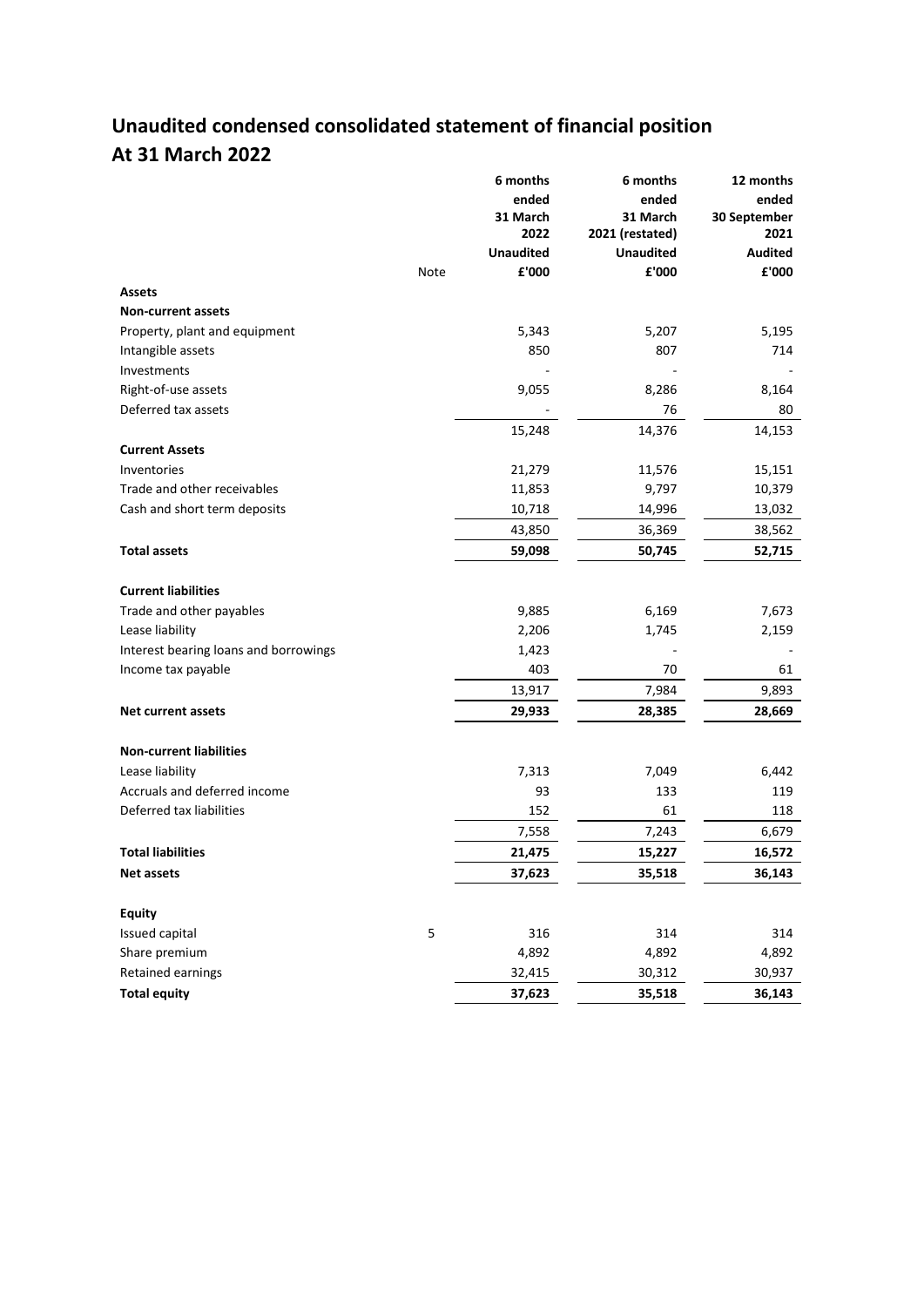### **Unaudited condensed consolidated statement of cash flows For the six months ended 31 March 2022**

|                                                               | 6 months         | 6 months                    | 12 months         |
|---------------------------------------------------------------|------------------|-----------------------------|-------------------|
|                                                               | ended            | ended                       | ended<br>30       |
|                                                               | 31 March<br>2022 | 31 March<br>2021 (restated) | September<br>2021 |
|                                                               | <b>Unaudited</b> | <b>Unaudited</b>            | <b>Audited</b>    |
|                                                               | £'000            | £'000                       | £'000             |
| <b>Operating activities</b>                                   |                  |                             |                   |
| Profit / (loss) before tax                                    | 2,216            | (133)                       | 564               |
| Adjustments to reconcile profit before tax to net cash flows: |                  |                             |                   |
| Depreciation and impairment of property, plant &<br>equipment | 655              | 506                         | 1,074             |
| Depreciation of right-of-use assets                           | 1,116            | 1,080                       | 2,223             |
| Profit on disposal of right-of-use assets                     |                  |                             | (45)              |
| Amortisation and impairment of intangible assets              | 64               | 76                          | 218               |
| Loss on disposal of property, plant and equipment             | 10               | 10                          | 140               |
| Share based payments                                          | 155              | 103                         | 254               |
| Finance costs                                                 | 230              | 232                         | 472               |
| Working capital adjustments:                                  |                  |                             |                   |
| Movement in trade and other receivables and prepayments       | (1, 249)         | 1,257                       | 565               |
| Movement in inventories                                       | (5, 736)         | (417)                       | (3,992)           |
| Movement in trade and other payables                          | 2,186            | (273)                       | 1,217             |
|                                                               | (353)            | 2,441                       | 2,690             |
| Interest paid                                                 | (230)            | (232)                       | (472)             |
| Income tax paid                                               | (60)             | (1,066)                     | (1, 135)          |
| Net cash flows from operating activities                      | (643)            | 1,143                       | 1,083             |
| <b>Investing activities</b>                                   |                  |                             |                   |
| Proceeds from sales of property, plant and equipment          |                  | 10                          | 10                |
| Purchase of property, plant and equipment                     | (798)            | (888)                       | (1, 574)          |
| Purchase of intangible assets                                 |                  | (13)                        | (62)              |
| Acquisitions                                                  | (909)            |                             |                   |
| Net cash flows used in investing activities                   | (1,707)          | (891)                       | (1,626)           |
| <b>Financing Activities</b>                                   |                  |                             |                   |
| Dividends paid                                                | (377)            |                             |                   |
| Share capital issued                                          | 2                | 6                           | 6                 |
| Payment of lease liabilities                                  | (1,089)          | (1, 135)                    | (2, 304)          |
| Bank loans drawn down                                         | 1,500            |                             |                   |
| Repayment of bank borrowings                                  |                  |                             |                   |
| Net cash flows from financing activities                      | 36               | (1, 129)                    | (2, 298)          |
| Net (decrease) in cash and cash equivalents                   | (2, 314)         | (877)                       | (2,841)           |
| Cash and cash equivalents at start of period                  | 13,032           | 15,873                      | 15,873            |
| Cash and cash equivalents at end of period                    | 10,718           | 14,996                      | 13,032            |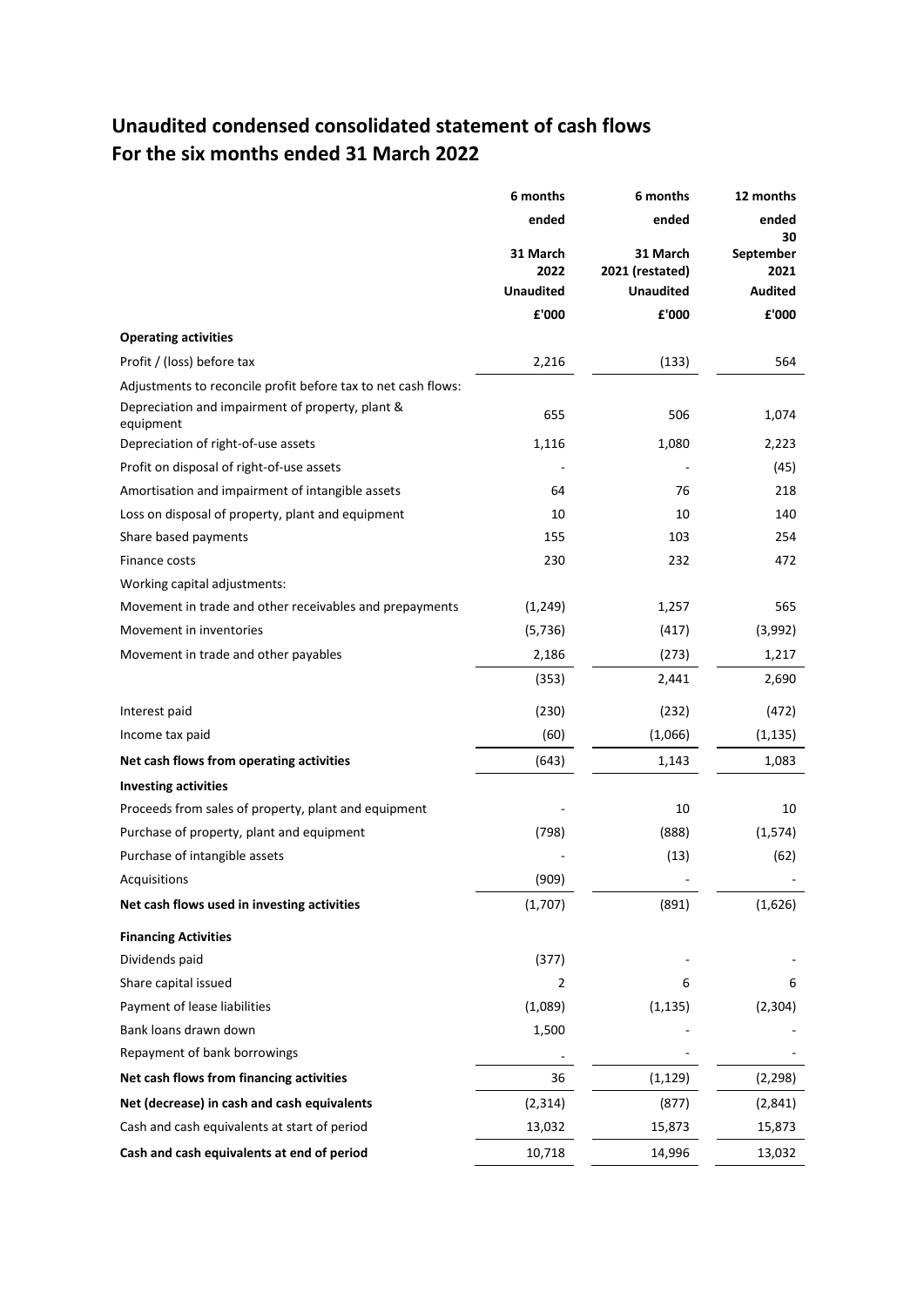## **Unaudited notes to the interim condensed financial statements For the six months ended 31 March 2022**

### **1. Basis of preparation**

The interim condensed financial statements of the group for the six months ended 31 March 2022, which are neither audited or reviewed, have been prepared in accordance with the International Financial Reporting Standards ('IFRS') accounting policies adopted by the group and set out in the annual report and accounts for the year ended 30 September 2021. As permitted, this interim report has been prepared in accordance with the AIM rules and not in accordance with IAS 34 "Interim financial reporting". While the financial figures included in this preliminary interim earnings announcement have been computed in accordance with IFRS's applicable to interim periods, this announcement does not contain sufficient information to constitute an interim financial report as that term is defined in IFRS's.

The financial information contained in the interim report also does not constitute statutory accounts for the purpose of section 434 of the Companies Act 2006. The financial information for the period ended 30 September 2021 is based on the statutory accounts for period ended 30 September 2021 which have been filed with the Registrar of Companies and are available on the group's website www.ramsdensplc.com. The auditors, Grant Thornton UK LLP, reported on those accounts: their report was unqualified, did not draw attention to any matters by way of emphasis and did not contain a statement under section 498 (2) or (3) of the Companies Act 2006. The financial information for the 6 months ended 31 March 2021 is based on the unaudited interim financial information for that period. Due to a change in accounting policy for pawnbroking loans in the course of realisation, certain figures have been restated for this period as detailed in note 7.

The Board have conducted an extensive review of forecast earnings and cash over the next twelve months, considering various scenarios and sensitivities given the Covid-19 situation and uncertainty around the future economic environment. At 31 March 2022 the Group had cash resources of c£11m and a £10m RCF facility expiring in March 2024, of which £1.5m was drawn.

The Group's activities include services deemed essential services by the government and therefore the Group's stores are likely to be able to open in the event of a further lockdown. The Group's essential services include pawnbroking, foreign currency, money transfer and cheque cashing. The Group has a strong asset base and the ability to generate cash quickly through the sale of jewellery stock for its intrinsic value or by restricting new pawnbroking lending. The Group has shown resilient trading through the last year of Covid-19 restrictions, assisted by government support.

The Board have a reasonable expectation that the Company and Group have adequate resources to continue in operational existence for the foreseeable future. Accordingly, they continue to adopt the going concern basis in preparing the interim condensed financial statements.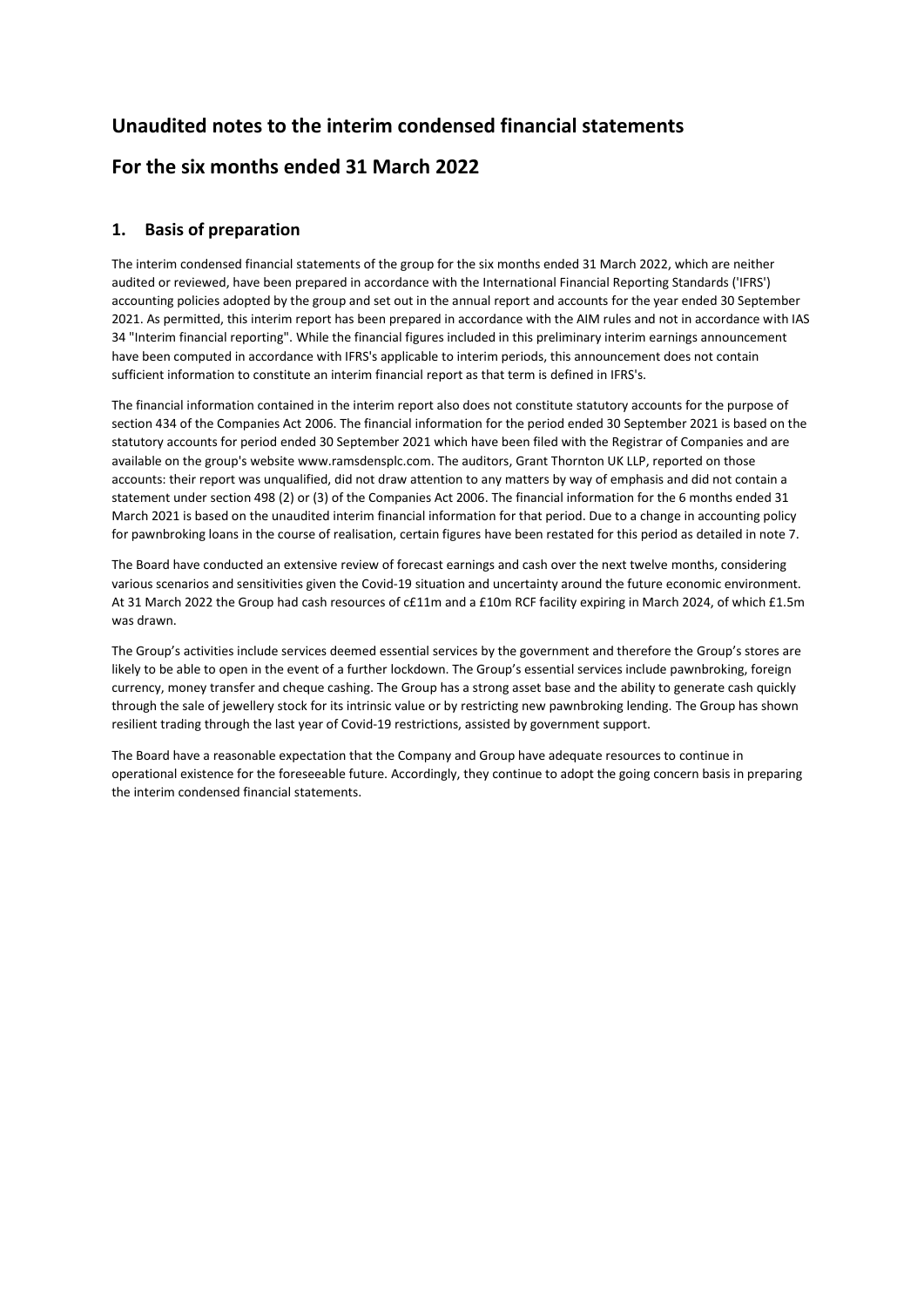# **Unaudited notes to the interim condensed financial statements (continued) For the six months ended 31 March 2022**

### **2. Segmental Reporting**

|                                      | 6 months         | 6 months                    | 12 months            |
|--------------------------------------|------------------|-----------------------------|----------------------|
|                                      | ended            | ended                       | ended                |
|                                      | 31 March<br>2022 | 31 March<br>2021 (restated) | 30 September<br>2021 |
|                                      | <b>Unaudited</b> | <b>Unaudited</b>            | <b>Audited</b>       |
|                                      | £'000            | £'000                       | £'000                |
| Revenue                              |                  |                             |                      |
| Pawnbroking                          | 4,248            | 4,062                       | 7,526                |
| Purchases of precious metals         | 7,779            | 5,623                       | 10,369               |
| Retail Jewellery sales               | 13,085           | 8,074                       | 18,252               |
| Foreign currency margin              | 3,596            | 1,027                       | 3,408                |
| Income from other financial services | 557              | 540                         | 1,122                |
| <b>Total revenue</b>                 | 29,265           | 19,326                      | 40,677               |
| <b>Gross profit</b>                  |                  |                             |                      |
| Pawnbroking                          | 3,694            | 3,480                       | 6,678                |
| Purchases of precious metals         | 3,112            | 2,330                       | 4,240                |
| Retail Jewellery sales               | 4,923            | 3,168                       | 6,965                |
| Foreign currency margin              | 3,447            | 1,027                       | 3,257                |
| Income from other financial services | 557              | 540                         | 1,122                |
| <b>Total gross profit</b>            | 15,733           | 10,545                      | 22,262               |
| Other income                         |                  |                             | 284                  |
| Administrative expenses              | (13, 287)        | (10, 446)                   | (21, 510)            |
| Finance costs                        | (230)            | (232)                       | (472)                |
| Profit / (loss) before tax           | 2,216            | (133)                       | 564                  |

Income from other financial services comprises of cheque cashing fees, agency commissions on miscellaneous financial products and franchise fees.

The Group is unable to meaningfully allocate administrative expenses or financing costs between the segments because these expenses include the cost of staff and stores which undertake all services. Accordingly, the Group is unable to disclose an allocation of items included in the Consolidated Statement of Comprehensive Income below Gross profit, which represents the reported segmental results.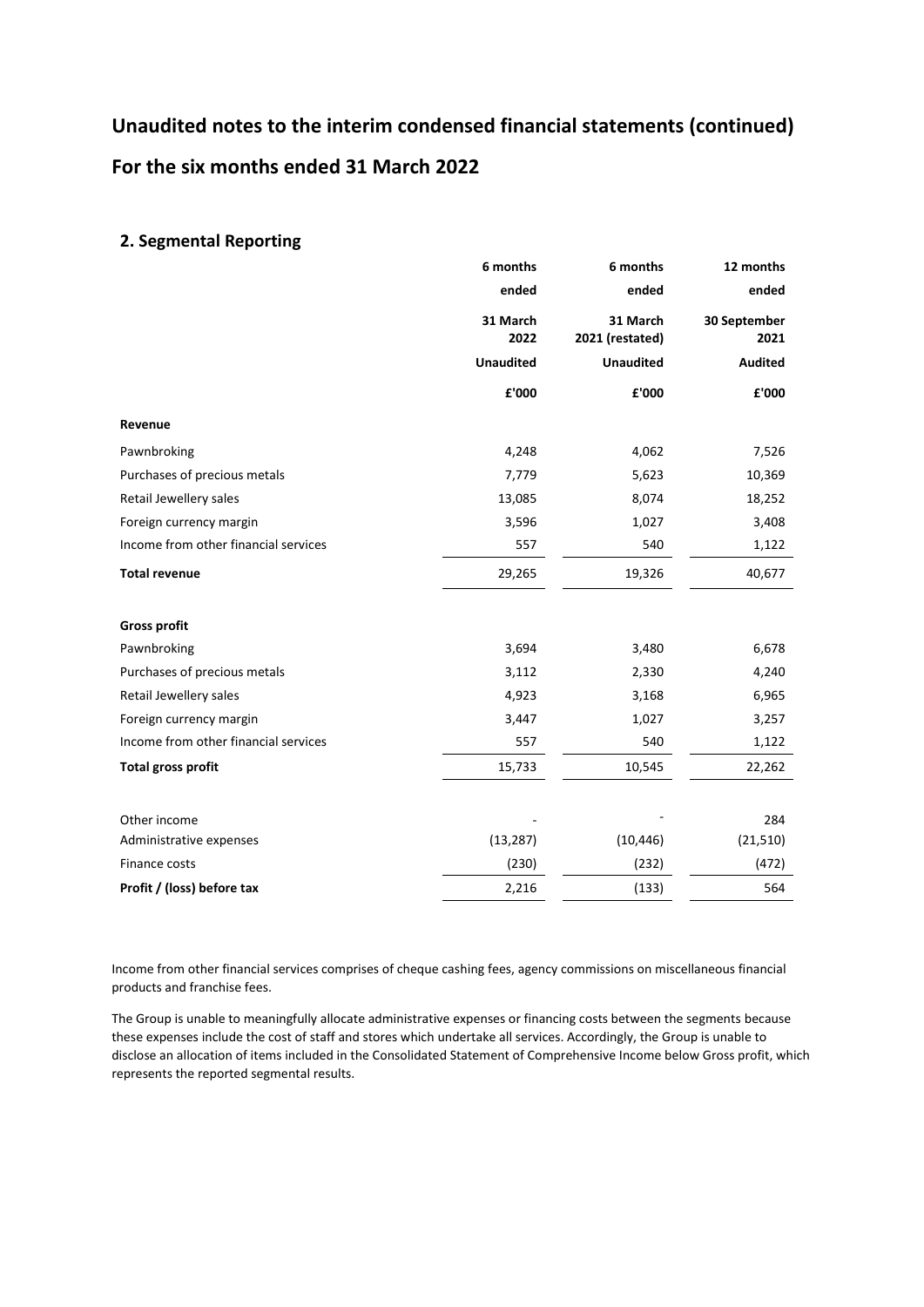# **Unaudited notes to the interim condensed financial statements (continued) For the six months ended 31 March 2022**

### **2. Segmental Reporting (continued)**

|                                      | 6 months         | 6 months         | 12 months            |
|--------------------------------------|------------------|------------------|----------------------|
|                                      | ended            | <b>Ended</b>     | ended                |
|                                      | 31 March<br>2022 | 31 March<br>2021 | 30 September<br>2021 |
|                                      | <b>Unaudited</b> | <b>Unaudited</b> | <b>Audited</b>       |
| <b>Other information</b>             | £'000            | £'000            | £'000                |
| Capital additions (*)                | 1,013            | 1,742            | 1,636                |
| Depreciation and amortisation (*)    | 1,845            | 1,672            | 3,515                |
| <b>Assets</b>                        |                  |                  |                      |
| Pawnbroking                          | 10,837           | 8,557            | 9,173                |
| Purchases of precious metals         | 120              | 768              | 1,172                |
| Retail Jewellery sales               | 21,590           | 11,005           | 14,306               |
| Foreign currency margin              | 5,903            | 3,345            | 5,314                |
| Income from other financial services | 150              | 175              | 139                  |
| Unallocated (*)                      | 20,498           | 26,895           | 22,611               |
|                                      | 59,098           | 50,745           | 52,715               |
| <b>Liabilities</b>                   |                  |                  |                      |
| Pawnbroking                          | 531              | 434              | 492                  |
| Purchases of precious metals         | 1                | 3                | 21                   |
| Retail Jewellery sales               | 4,845            | 3,061            | 3,433                |
| Foreign currency margin              | 1,626            | 70               | 1,335                |
| Income from other financial services | 357              | 469              | 541                  |
| Unallocated (*)                      | 14,115           | 11,190           | 10,750               |
|                                      | 21,475           | 15,227           | 16,572               |

(\*) The Group is unable to meaningfully allocate this information by segment because all segments operate from the same stores and the assets and liabilities are common to all segments.

Fixed assets are therefore included in unallocated assets and lease liabilities are included in unallocated liabilities.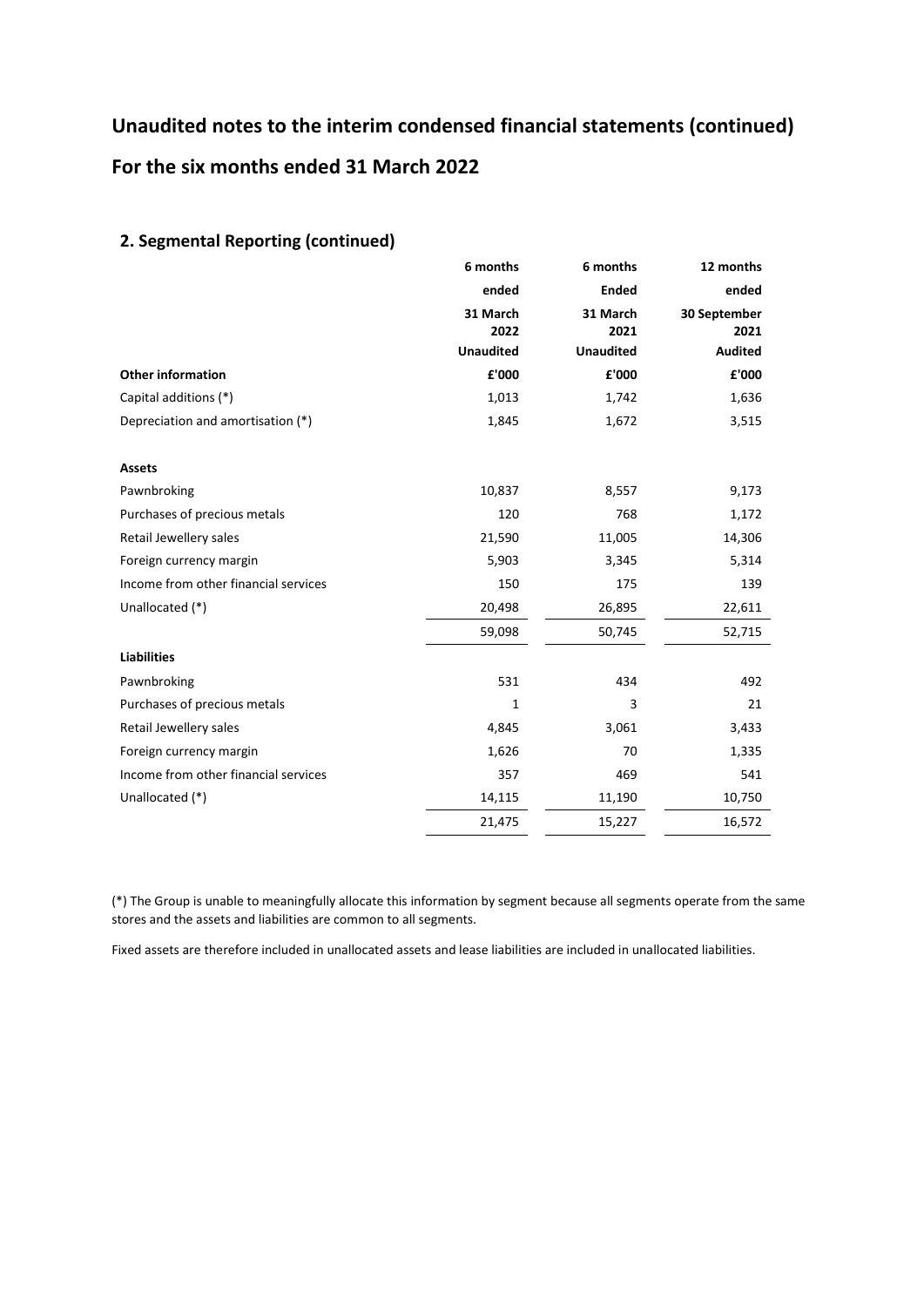# **Unaudited notes to the interim condensed financial statements (continued) For the six months ended 31 March 2022**

### **3. Finance costs**

|                                  | 6 months<br>6 months |                  | 12 months      |  |
|----------------------------------|----------------------|------------------|----------------|--|
|                                  | ended                | ended            | ended          |  |
|                                  | 31 March             | 31 March         | 30 September   |  |
|                                  | 2022                 | 2021             | 2021           |  |
|                                  | <b>Unaudited</b>     | <b>Unaudited</b> | <b>Audited</b> |  |
|                                  | £'000                | £'000            | £'000          |  |
| Interest on debts and borrowings | 42                   | 42               | 84             |  |
| Interest on right-of-use assets  | 188                  | 190              | 388            |  |
| <b>Total finance costs</b>       | 230                  | 232              | 472            |  |

### **4. Earnings per share**

|                                            | 6 months<br>6 months |                  | 12 months                     |  |
|--------------------------------------------|----------------------|------------------|-------------------------------|--|
|                                            | ended                | ended            | ended<br>30 September<br>2021 |  |
|                                            | 31 March<br>2022     | 31 March<br>2021 |                               |  |
|                                            | <b>Unaudited</b>     | <b>Unaudited</b> | <b>Audited</b>                |  |
| Profit for the period (£'000)              | 1,751                | (104)            | 366                           |  |
| Weighted average number of shares in issue | 31,476,540           | 30,930,245       | 31,161,762                    |  |
| Earnings per share (pence)                 | 5.6                  | (0.3)            | 1.2                           |  |
| Fully diluted earnings per share (pence)   | 5.6                  | (0.3)            | 1.2                           |  |

### **5. Issued capital and reserves**

| Ordinary shares issued and fully paid | No.        | £'000 |
|---------------------------------------|------------|-------|
|                                       |            |       |
| At 30 September 2021                  | 31,393,207 | 314   |
| Share capital issued                  | 250,000    |       |
|                                       |            |       |
| At 31 March 2022                      | 31,643,207 | 316   |

During the period 250,000 (2021: 555,554) ordinary 1p shares were issued at par pursuant to the Group's Long Term Incentive Plan (LTIP).